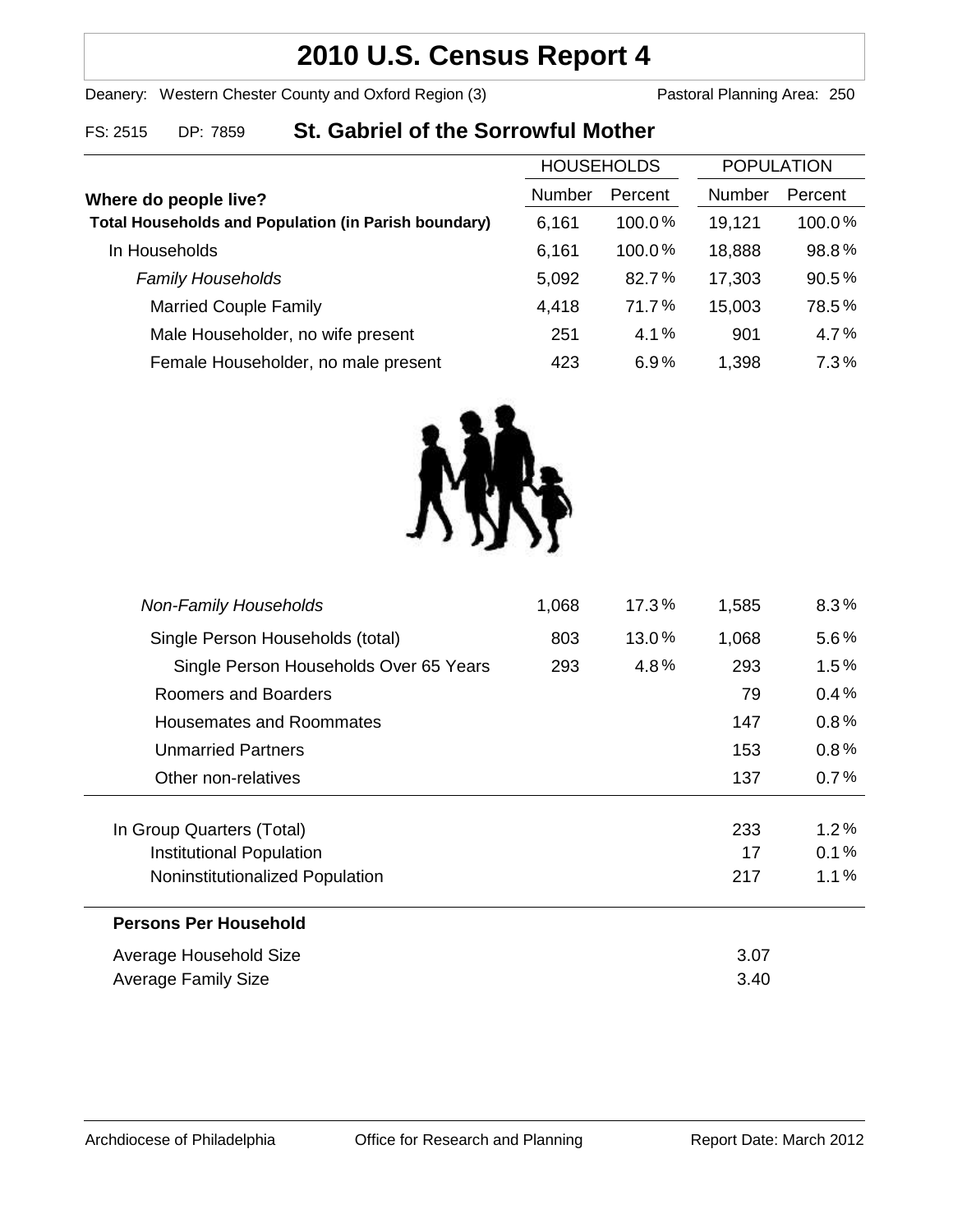# **2010 U.S. Census Report 4**

Deanery: Western Chester County and Oxford Region (3) Pastoral Planning Area: 250

# FS: 2515 DP: 7859 **St. Gabriel of the Sorrowful Mother**

|                                                      |             | <b>POPULATION</b> |  |
|------------------------------------------------------|-------------|-------------------|--|
| Where do Children - Under Age 18 Live?               | Number      | Percent           |  |
| Total Children - Under Age 18 (in Parish boundary)   | 5,473       | 100.0%            |  |
| In Households                                        | 5,451       | 99.6%             |  |
| Householder or spouse is under 18                    | 3           | 0.1%              |  |
| With Related:                                        |             |                   |  |
| Married-Couple Family                                | 4,426       | 80.9%             |  |
| Male Householder, No Wife Present                    | 193         | 3.5%              |  |
| Female Householder, No Husband Present               | 430         | 7.9%              |  |
| <b>Other Related Householder</b>                     | 115         | 2.1%              |  |
| <b>With Non-Relatives</b>                            | 104         | 1.9%              |  |
| <b>Grandparent Householder</b>                       | 181         | 3.3%              |  |
| In Group Quarters                                    | 22          | 0.4%              |  |
| Institutionalized population                         | 0           | 0.0%              |  |
| Noninstitutionalized population                      | 22          | 0.4%              |  |
| Where do Adults - Age 65 and Older - Live?           |             |                   |  |
| Total Adults - Age 65 and Older (in Parish boundary) | 1,925       | 100.0%            |  |
| In Households                                        | 1,912       | 99.3%             |  |
| Family Households:                                   | 1,559       | 81.0%             |  |
| Is Householder or Spouse                             | 1,370       | 71.1%             |  |
| With Other Relative Householder                      | 21          | 1.1%              |  |
| With Non-Related Householder                         | 11          | 0.5%              |  |
| is Parent                                            | 99          | 5.1%              |  |
| is Parent-in-Law                                     | 60          | 3.1%              |  |
| In Non-family Households:                            | 352         | 18.3%             |  |
| Male Living Alone                                    | 88          | 4.6%              |  |
| Male not Living Alone                                | 15          | $0.8\%$           |  |
| Female Living Alone                                  | 205         | 10.7%             |  |
| Female not Living Alone                              | 16          | 0.8%              |  |
| Other                                                | 28          | 1.5%              |  |
| In Group Quarters                                    | 14          | 0.7%              |  |
| Institutionalized population                         | 14          | 0.7%              |  |
| Noninstitutionalized population                      | $\mathbf 0$ | 0.0%              |  |
| Housing Units in the Parish boundary                 |             |                   |  |
| <b>Total Housing Units</b>                           | 6,450       | 100.0%            |  |
| Occupied                                             | 6,161       | 95.5%             |  |
| Owner-Occupied                                       | 4,959       | 76.9%             |  |
| Renter-Occupied                                      | 1,202       | 18.6%             |  |
| Vacant                                               | 289         | 4.5%              |  |

Archdiocese of Philadelphia **Office for Research and Planning** Report Date: March 2012